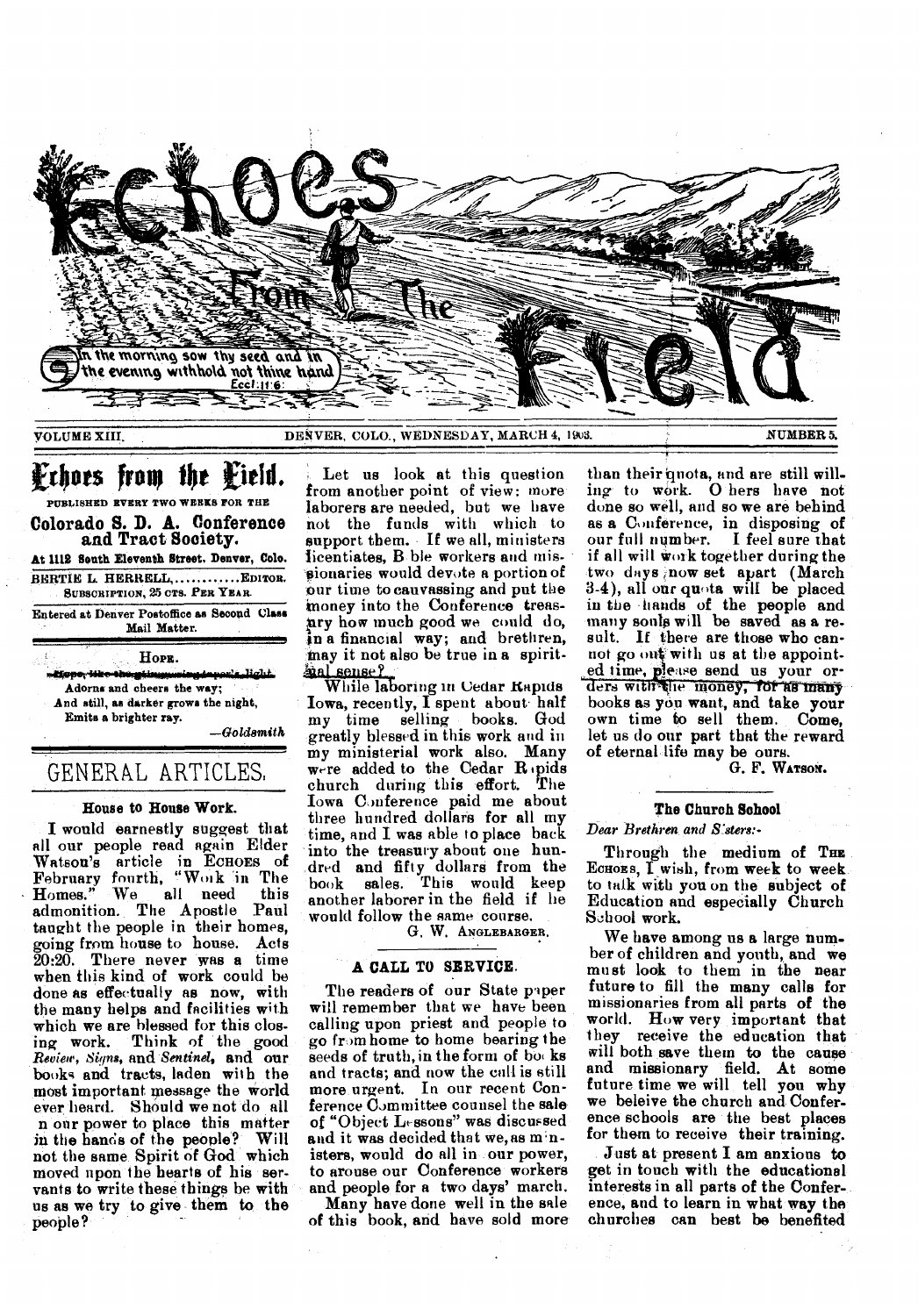along these lines. I would be pleased to hear from church elders, Sabbath-school superintendents, young people's society leaders, and others with reference,to the interests and needs of the church school work in your church. Do you wish to have your church visied, and studies- conducted along these lines?

Especially do -I wish to obtain the following information:

1st. How many churches want a church school next fall, and do. you wish to be visited and helped? 2nd. I wish the names and ad-

dresses of those who with a little truining, would make good church sc 1001 teachers. C horado would ii.e to furnish her own teachers.  $A \rightarrow y$  one who knows of such young or middle aged 'people will confer a avor upon me by sending their<br>names and addresses.

3rd. The names of all those who would attend our State Conference school the coming year, if such a school is started. The response to this will have much to do with the locating of such a school.

Are you interested in these th 1gs? Then help us by giving this and any other information which will be of use or interest.

Address rite at Gunuison, Colo-E. E. FARNSWORTH, Educational Sec'y.

FIELD REPORTS.

### Idaho Springs.

Our Convention Was held Sabbath, February twenty-first, and we can truthfully state that it was a success. Several excellent papers were read upon the needs and<br>importance of Sabbath-school of ". Sabbath-school work. A-most valuable paper was read on the subject of "What is the Greatest Present Need in Our Sabbath-school, and How Shall it be Provided For?"

An excellent spirit was shown throughout, and the dear Lord blessed with. his presence.

JAS. HARVEY.

#### Canon City.

Dear Ecnoes:--We believe the church here to be gaining ground, taking it as a whole, and it is only in such a sense thatwe are to speak, I presume. At least four souls are expecting to receive baptism

soon and others are studying the Bible to find out what is truth.

We are planning to do *something,*  at least, in circulating the late tracts, "We Would See Jesus," etc.

Our Sabbath-school Convention was held Sabbath, February, twen-<br>ty-first. W. A. Theo. Millen. W. A. THEO. MILLER.

### Cripple Creek.

"What Is the Greatest Present Necessity in Our School, and How Shall it be Provided For?" was the first paper read. Sisters Lapier and Burchell took occasion to present a number of necessities, and Brother Vanatta led the discussion. Recitation, "Johnnie's Complaint," by Earle Webster. Brother Bates read an interesting paper. on "How to Make the Teachers' Meetings More Practical and Instructive." Recitation, "The Dying Singer," by Essie McKenna..

Convention was dismissed by Brother Bates, ADA BRANSFORD.

### La Junta.

Our Convention was held at the time appointed, February fourteenth. The first paper was read by Sister M. E Connerly, subject, "Why Do We Come to Sabbathschool?" Sister Geiss read an interesting paper on "The Study of The Testimonies in the Sabbathschool." Sister Emma Duncan's. subject was, "What should be the True Motive in all Our Services?" "Has the Sabbath-school Been a Help to You?" was the subject of a paper by Brother Wayne Duncan.

All present were unanimous in saying that the Convention was a success, and that they were greatly<br>helped. WAYNE DUNCAN. WAYNE DUNCAN.

### Among The Churches

After our Conference I visited Boulder, held several meetings and visited many of the members. Later I visited the church at Hygiene and. held the quarterly meeting. The elder and deacon were ordained at this time. From Hygiene I went to Lyons and visited our dear people there. I did all I could to encourage them in the message. I next visited the Ni Wot church and held quarterly meeting with them.

In the latter part of January I

spent a few days with the Longmont church, holding quarterly<br>meeting with them. Brother meeting with them. Hamilton was chosen as elder and Brother Nicks for deacon.

February 5.9 I was with our people at Fort Morgan. Several meetings were held with a lady and her son who were investigating the truth, and they seemed encouraged to take a firm stand. I next visited the scattered ones at Merino, Atwood, Sterling and Brush. I felt much of God's blessing as I tried to encourage these lonely ones.

Since our Conference I have obtained forty-six subscriptions for our papers and magazines, most of which are for the *Review.* I labored to encourage the old time spirit of the message in the hearts<br>of our people. GEO. O. STATES. GEO. O. STATES.

### Across the Seas—Holland.

Elder Conradi states in a late number of the Review, that as the result of developments in the work here, we have but forty-seven lett who are Sabbath-keepers. I ant convinced that we have not even that number, and that some who are still clinging feebly to the Sabbath will soon be gone.

While in Harlem I began Bible Readings with some, but our opposers gave out two tracts which have done us much harm. Many false statements are made which clearly show that where there is no true love for the truth, the people receive a spirit of delusion to believe a lie.

I said from the beginning, when the effort was made to do away with the heavenly sanctuary, the prophecies, etc., that "eventually, the Sabbath would go too." And this is so, the Sabbath has b-en given up, and they seem to be made drunken by their 1 aders, and prejudiced ag tinst everything that savors of Seventh day Adventism.

In all the city of Rotterdam where we had a church of about sixty members, but *one* Sabbathkeeper is left. I feel that we must do all we can to keep others from falling away. They are suspicious about everything—ready to accept doubts of any nature.

I never realized until now what a blighting and withering influ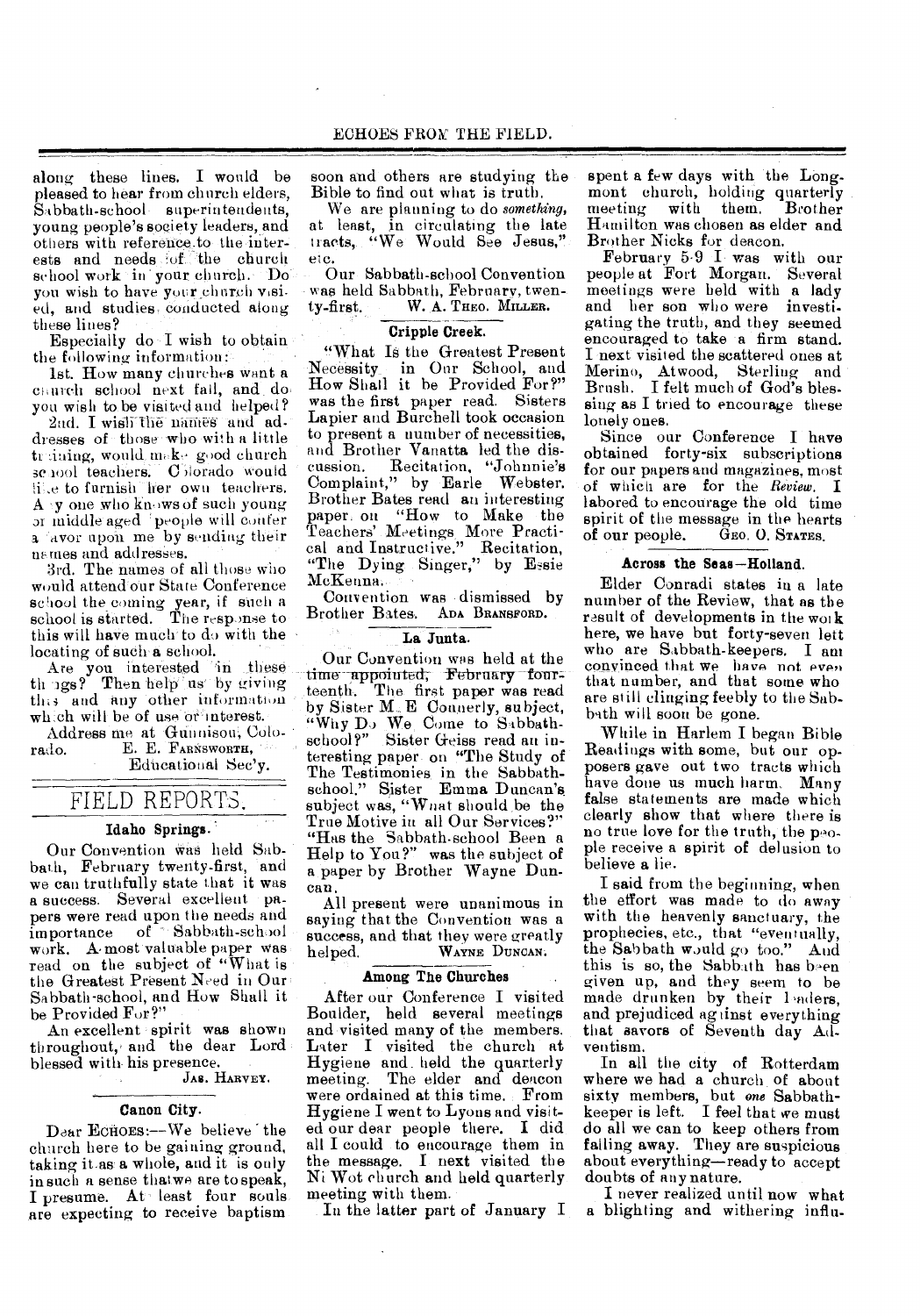ence doubt, distrust and suspicion have upon one, and how these things lead, inevitably, to unbelief. Nothing can stand against such *a*  tide only those who are fully and firmly grounded upon the Rock.

The movement in Holland seems to me not unlike the work of the The seeds of doubt, suspicion and distrust found fruitful soil in hearts not fully surrendered to God, and when once they had taken root, spread like a conflagration.

How wide awake we ought to be to see the danger and nip these things in the bud before it is too late.

The work must now be started again from the very foundation, under discouragement and terrible opposition.

Frequently, when I hear the crying needs of millions in the darkness of heathenism, and how anxious they are for the precious gespel,I could wish' to go to them. I have done but little during the last six months but to combat error and false doctrines.

May God, with the commencement of this New Year in Which we hope to enter upon an aggressive campaign, work for his. own name that it may not be made a reproach any longer among the people; but that the truth may stand out, bright and clear, that all can distinguish it *as his* truth.

JACOB WIBBENS.

# THE SABBATH SCHOOL.

### How may Young Teachers be Trained for Useful and Effective Work.

A certa n proportion of the human race are born—teachers.

The personal characteristics which the true teacher must possess lie all undeveloped in the tiny infant, and are in no wise the result of any process of training however perfect it may be. Many good teachers have been spoiled by a poor system of training, but never in one single instance, I believe, has a perfect system, ever made a good teacher out of a person unendowed, by nature, with the requisite gifts.

The diamond cutter brings the perfectly cut and priceless jewel from the unhewn stone which gives no promise of the beauty concealed beneath its unpromising

exterior, though the jewel is there from the first. The skillful work: man simply develops it and makes it possible for us to appreciate its presence.

As every child possesses a different personality, different capabilities, and traits of character from every other child, he requires a different training from any other child in the world in order that he may become a perfect teacher.

The influence of a person with a stereotyped method is positively dangerous to the process of development. Above everything else give the prospective teacher freedom.

We cannot for one moment imagine the wealth of light and love that has been shut out of young hearts by trying to make their minds run in the narrow groove, which the limitations of some older mind have formed for them. Let us always remember that the young pupil under our guidance may have a mind capable of greater breadth of thought than our own, and that after we have prayerfully done what we can we should stand aside, and not hinder the greater growth and advancement which may be possible.

Independent, vigorous thought, originality of ideas, aptness of illustratien are all essential. How impossible are these results if the student must study only along certain fixed lines arranged by another, and perhaps inferior, mind.

Yon ask: "Will not this course encourage that spirit of aggressiveness and egotism which is so disastrous to the work of young teachers?" Not if he be a true teacher. I call to mind a few great teachers whom I have met. Their humility touched the heart. They were willing to learn from a child, and respected the opinions of their inferiors. Their unconsciousness of themselves, of their own powers,. their simple, forceful language, the q iiet, gentle voice, the dignity of manner, the love and kindness of heart which shone from every feature, combined to form a personality so strong that it made their influence in the class room so powerful that years of temptation and trial could not efface 'he truths which they taught from the heart.

Paul, in his letter to the Corinthians, says that: "Though we speak with the tongues of men and of angels, though we understand all mysteries and all knowledge" if we have not love it is nothing. So with the teacher if he have not the love "which beareth all things, believeth all things, hopeth all things, endureth all things;" his words, however eloquent they may be, will not touch the hearts, or affect the lives of his hearers.

Good methods of work doubtless added infinitely to the efficiency with which this class of noble men and women have done their work. A teacher must have method in order to work to the best advan tage, but had the circumstances of the lives of these individuals been such that they had been forced to spend their lives without the aid of books and education they would still have been teachers, and their influence would have molded the lives of those around them. Their education and broad experience in life, the help of the most approved methods simply placed their work upon a higher plane, and made their influence for good more powerful than it would otherwise have been. For this reason the conversion of those under our care should ever be our greatest anxiety.

DR. EVA. A. REED.

### Work For Teachers.

It is planned to issue several special numbers of the *Advocate,*  during the year 1903. These special issues will be prepared with the idea of placing them in the hands of public school teachers. We have never done anything directly to reach that large class of<br>progressive people. There are progressive people. many points up in which we, who are interested in Christian education, can unite with the teachers in the public schools. Many of these teachers are conscientiously working for the good of their pupils, and these are ready to receive light when it comes to them. The March *Advocate* will be the first of these specially prepared numbers. It will deal with questions with which the educational world is now wrestling. For the list of topics note the back page of the January *Advocate.*